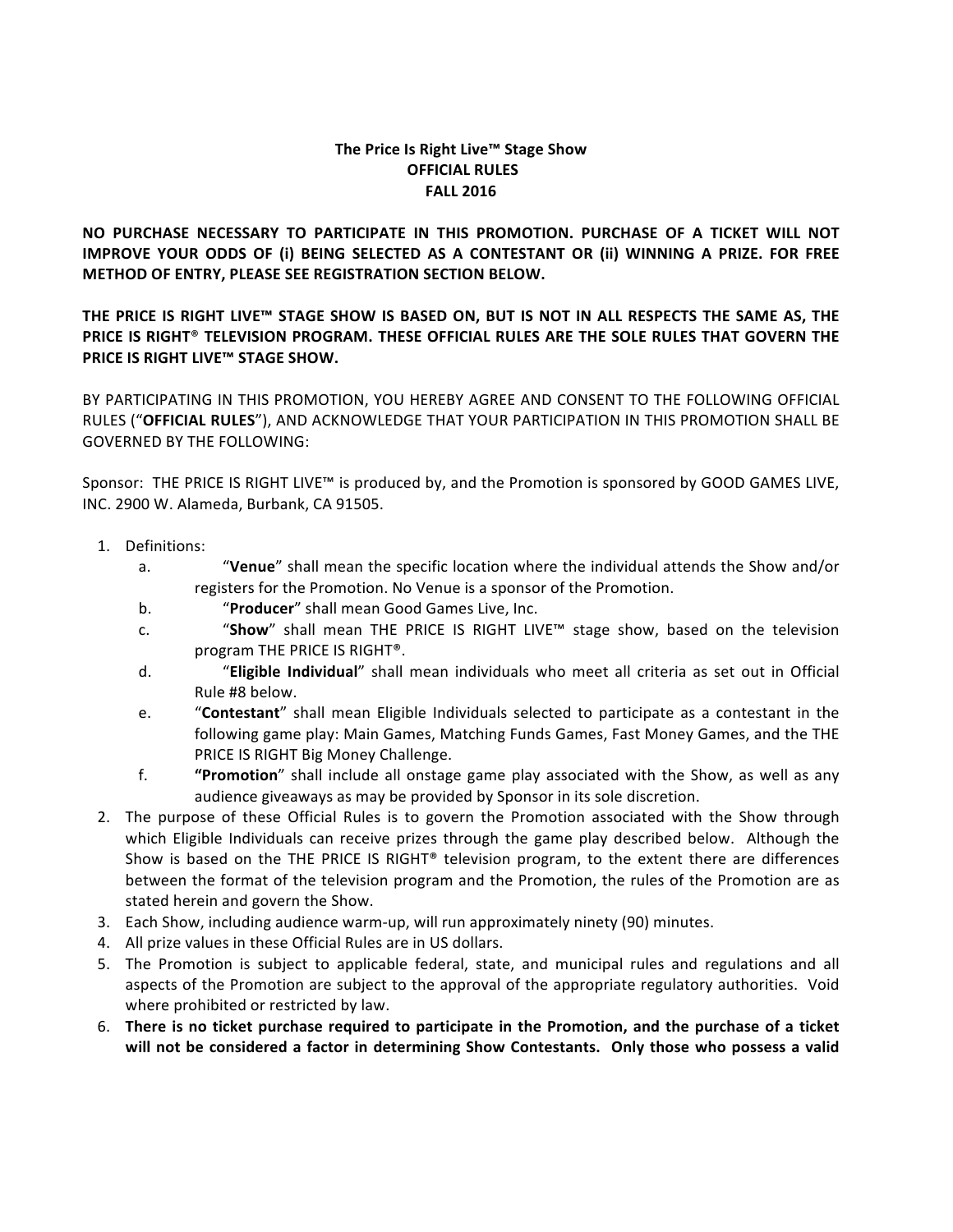ticket will be allowed into the Venue to watch the Show. Eligible Individuals selected to compete as Contestants in the Show who do not otherwise possess a valid ticket will be provided with a complimentary ticket in order to enter the theatre space to compete as a Contestant.

- 7. All Show times are approximate. Venue and Producer reserve the right to modify Show times when there are extenuating and/or unforeseen circumstances.
- 8. Eligibility:
	- a. "**Eligible Individual**" shall be defined as an individual resident of Canada or the 50 United States (including Washington D.C., but specifically excluding any territories or possessions and residents from provinces/states listed in Official Rule 8.b.v below) who has registered with the Producer who:
		- i. is 18 or older, and the age of majority in the state where the Show is held;
		- ii. is not deemed ineligible under Official Rule 9.b;
		- iii. has and presents on request a valid form of government issued photo ID, such as passport, driver's license, or other identification;
		- iv. has not attended the Show at any venue more than four (4) times in the past calendar year AND has not participated as a Contestant in the Show at any venue at any point during the past calendar year.
	- **b.** The following individuals are not eligible:
		- i. Employees or former employees (within the past year), directors or officers of Good Games Live, Inc., FremantleMedia North America, Inc., THE PRICE IS RIGHT Live, Venues, and/or booking agent(s) for Venues or any promotional agency, advertising agency or prize supplier involved with the Show or any of their respective parent companies, subsidiaries, or affiliates, and Immediate Family members of these employees or sharing the same residence with any employee involved in coordinating/executing promotions or tournaments. As used herein, "Immediate Family" is defined as: mother, father, spouse, domestic partner, children, son-in-law, daughter-in-law, mother-in-law, father-in-law, step-parents, step-children, sister, brother, grandmother, grandfather, grandchildren, and any relative or other person residing in the employee's place of residence. Vendors, partners or anyone having a business relationship with Producer, FremantleMedia North America, Inc. or anyone the Producer deems to have an unfair advantage in playing the game are also ineligible to participate in the Promotion.
		- ii. Any members of the media associated with advance press and reviews to promote the Show.
		- iii. Individuals who have received complimentary tickets in exchange for any good, service and/or pre-existing relationship, provided, however, individuals who may have won complimentary tickets in connection with sponsorships or promotions shall be eligible to participate provided they meet all other eligibility requirements.
		- iv. Those who have been prohibited from entering the Venue and/or any other properties owned or operated by the Venue.
		- v. Individuals who are residents of Quebec and Puerto Rico. However, individuals **residing** in these provinces/territories may attend the Show as non-participating **ticket holders.**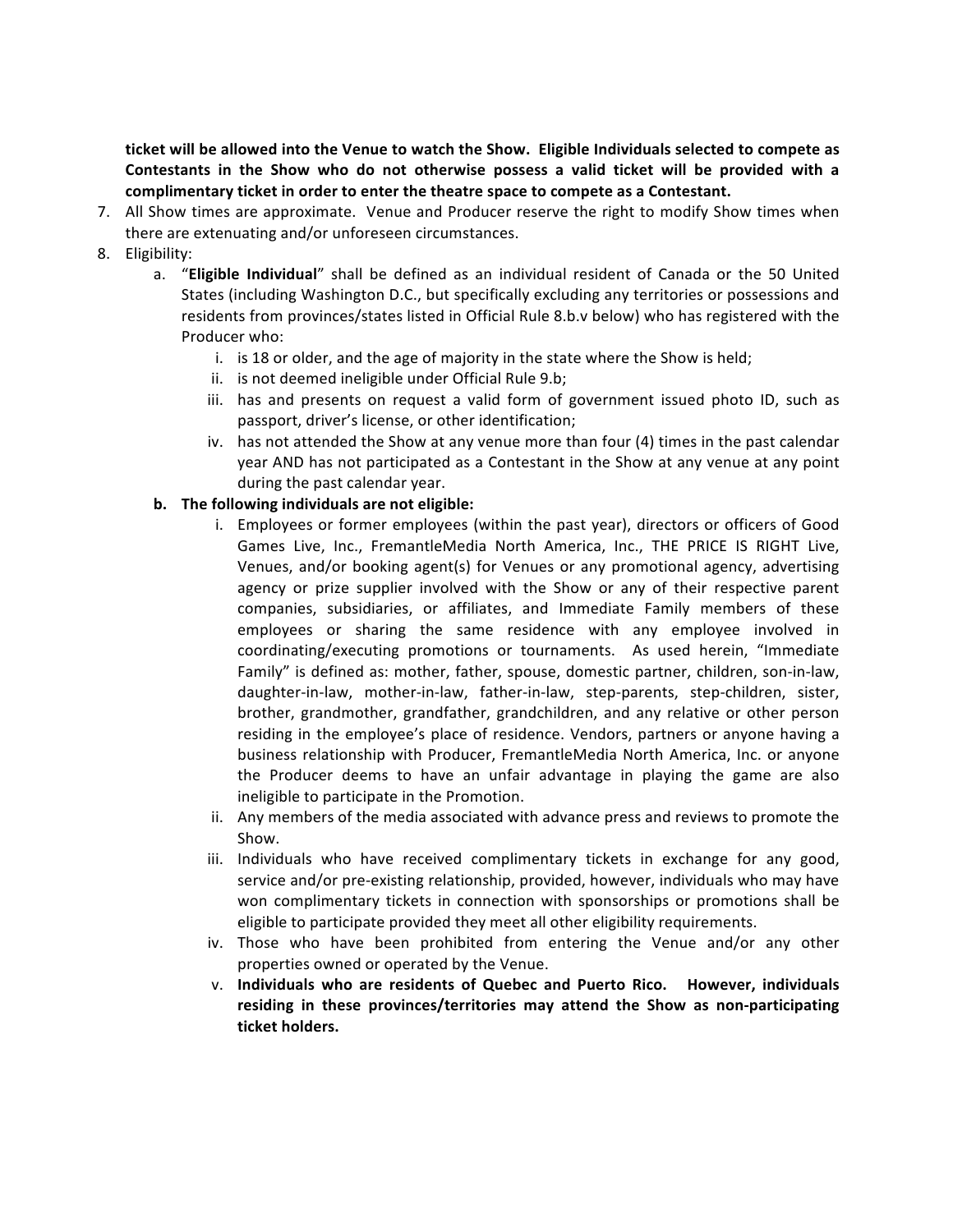- 9. Any prize winners who fail to meet the eligibility requirements must forfeit any prizes that they would otherwise have won while participating in the Promotion and the prize will not awarded. All decisions of the Producer regarding the interpretation of Official Rules, eligibility, game play, the order in which contestants compete, or any other aspect of the Show will be final and binding on all participants without appeal.
- 10. Venue and Producer reserve the right to modify or cancel the Promotion at any time, for any reason, subject to any applicable regulatory approval, if required.
- 11. Eligible Individuals are responsible for any and all applicable taxes as may arise from participation in the Promotion and/or winning a prize.
- 12. Venue and Producer are not responsible for lost, stolen, late, mutilated, or illegible Registration Forms nor for electronic transmission errors or delays resulting in omission, interruption, deletion, defect, delay in operations or transmission, theft or destruction or unauthorized access to or alterations of entry materials, or for technical, hardware, software, or telephone failures of any kind, lost or unavailable connections, fraud, incomplete, garbled, or delayed computer transmissions, whether caused by Venue, Producer, users, or by any of the equipment or programming associated with or utilized in the Promotion or by any technical or human error which may occur in the processing of submissions which may limit, restrict, or prevent an Eligible Individual's ability to participate in the Promotion. All Registration Forms become the property of the Sponsor and will not be returned.
- 13. If for any reason the Promotion and/or Show is not capable of running as planned, or an event beyond the control of Venue or Producer corrupts or affects the administration, security, fairness, integrity, or proper conduct of the Promotion, Venue and Producer reserve the right at their sole discretion to cancel, terminate, modify or suspend the Promotion.
- 14. Any attempt by any person to deliberately damage any program or to undermine the legitimate operation of the Promotion and/or Show may be a violation of criminal and civil laws and should such an attempt be made, Venue and Producer reserve the right to seek damages from any such person to the fullest extent of the law.
- 15. Venue and Producer are not liable for injuries or losses arising or resulting from participation in the Promotion and/or Show and are not liable for events or errors by employees for negligent conduct and are not liable in the event of any equipment or software malfunction.
- 16. By participating in the Promotion, Eligible Individuals agree to these Official Rules. Venue or Producer may disqualify any person based on fraud, dishonesty, violation of Official Rules or other misconduct, whether or not directly related to the Promotion.
- 17. Without express authorization from Producer, attendees shall not be allowed to take pictures or videos while in the theatre space. Producer and Venue reserve the right to eject individuals found violating this rule from the Venue.

# **Attending the Show:**

- 18. Each person who enters the theatre space to watch the Show must have a valid ticket. Eligible Individuals selected to compete as Contestants in the Show who do not otherwise possess a ticket shall be provided with a complimentary ticket in order to enter the theatre space.
- 19. Ticket holders must register separately and in person to be possibly selected as a Contestant in the Show. The purchase of a ticket does not constitute registration into the contestant pool, nor does it guarantee that ticket holder will be selected to play as a Contestant.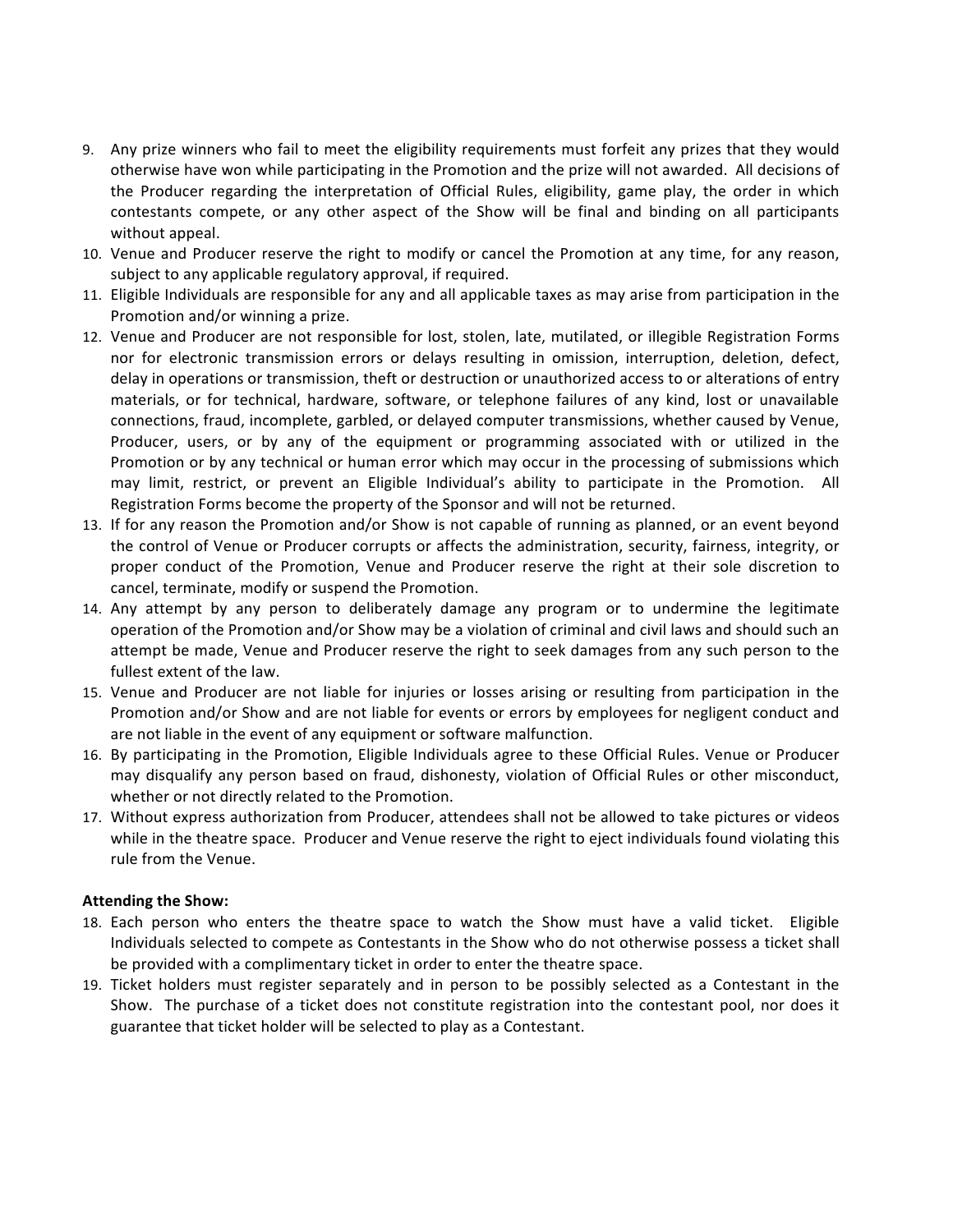- 20. Tickets are non-transferable and non-replaceable. Venue and Producer are not responsible for lost, forgotten or stolen tickets. Tickets are subject to review and verification.
- 21. Venue and Producer reserve the right to distribute additional tickets via advertising, direct mail or other promotional means.

# **Registration:**

- 22. Each Eligible Individual who wishes to enter the Promotion must attend in person and complete a registration form ("**Registration Form**"), which includes the individual's full name, date of birth and address. Eligible Individuals may only register once for each Show.
- 23. The registration window will open three (3) hours before scheduled Show time and will close fifteen (15) minutes before scheduled Show time. The closing of the registration window can be extended at the discretion of Producer. No individuals will be allowed to register after the registration window closes.

For illustration purposes only, if the scheduled Show time is at 8:00pm, the registration window will open at 5:00pm and close at 7:45pm and no registrations will be accepted after 7:45pm.

# **PLEASE CHECK YOUR TICKET OR THE VENUE WEBSITE FOR THE SCHEDULED SHOW TIME AS IT MAY DIFFER FROM THE ILLUSTRATION ABOVE.**

- 24. Registration will be held at or near the Venue box office. Show times are subject to change. An individual may only register once. An admission ticket is not required to register.
- 25. Non-ticket holders who have registered must be present in the designated registration area when their name is called in order to be confirmed as a Contestant in the Show. In the event a non-ticket holder is randomly selected as a Contestant and makes it known that they are present within the time period specified below and confirms they wish to participate as a Contestant, Producer will provide them with a complimentary ticket to enter the theatre space.

# **Contestant Selection:**

- 26. Contestant selection process shall be random ("Random Selection Process"), and Producer reserves the right to modify the Random Selection Process at its discretion. When registration is completed, all completed registrations (regardless of ticket purchase) will be eligible for selection. In the event electronic registration is used, names shall be randomly selected from the database; in the event registration cards are used, all cards shall be pooled together and individual cards shall be selected.
- 27. Regardless of method of registration, Producer or Producer's designee will then draw sixty (60) names at random. Not all sixty (60) selected names may be called to play. Eligible Individuals who are selected as a One Bid Contestant will be ineligible to play subsequent One Bids. Contestants who spin the Big Wheel will be ineligible to play One Bids. All Contestants and Eligible Individuals are, however, eligible to participate in the Showcase Round. This rule does not apply to designated players (i.e., individuals designated by a selected Contestant to play on their behalf due to illness, infirmity or other physical inability to play).
- 28. When the name on the card is announced, the person named must immediately make it known that they are present. If, after thirty (30) seconds, the Producer(s) are unable to readily identify the person whose name was called as being present in the auditorium, the Eligible Individual will be deemed absent and another Eligible Individual will be selected as the Contestant.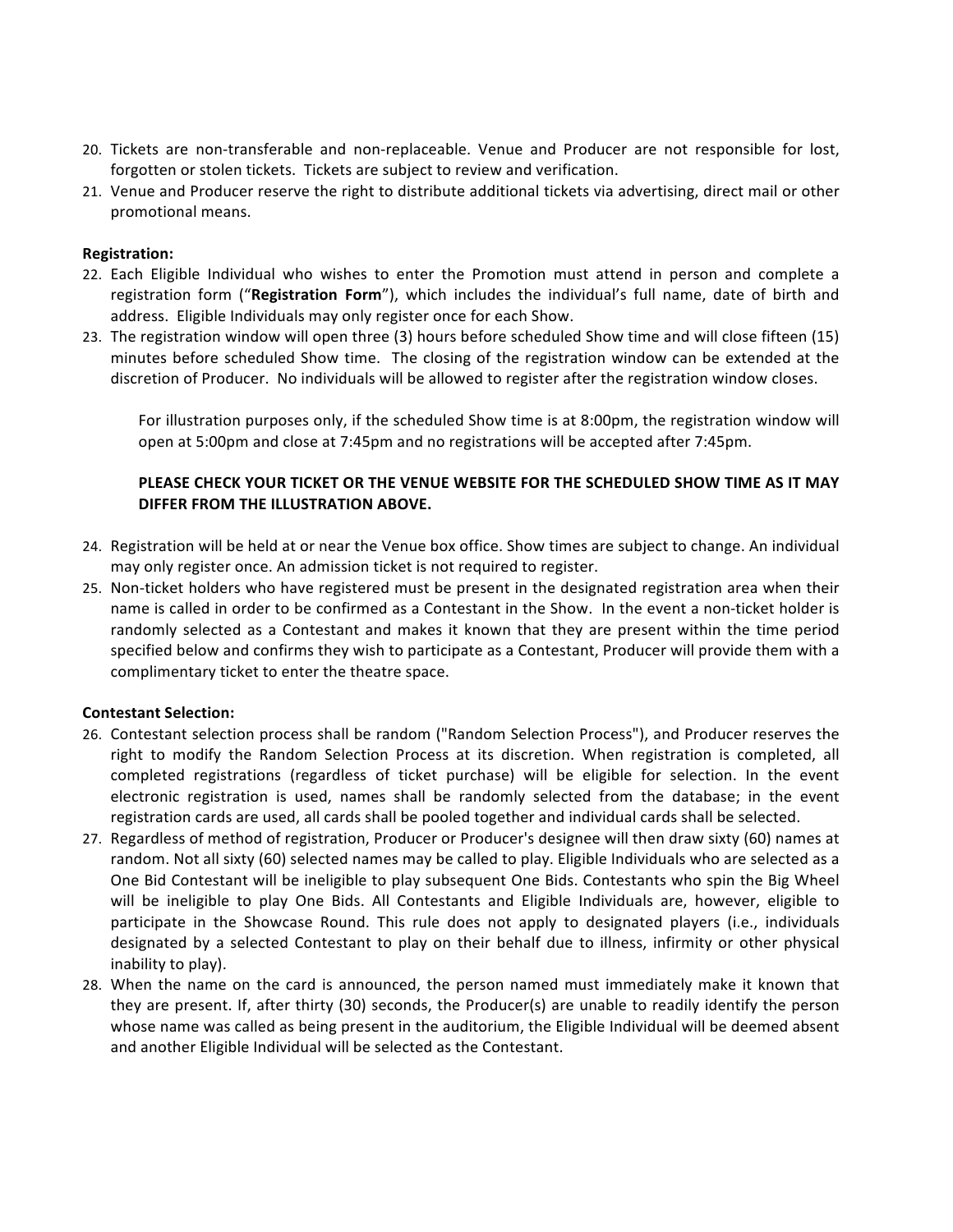- 29. In the event that an Eligible Individual is chosen by having his/her name randomly drawn, and does not wish to play the game, s/he may forfeit their participation in the Show, and Producer shall randomly select another Eligible Individual.
- 30. In the event that an Eligible Individual is unable to play due to physical injury or incapacity, said Eligible Individual may designate a proxy player to play on his/her behalf, provided such designated proxy player also meets the eligibility criteria set forth herein. All prizes won by the designee are the property of the original person whose name was selected.

## Awarding of Prizing

31. Awarding of prizing is contingent verification that Contestant was an Eligible Individual by verifying age, residency, and that the Eligible Individual was not deemed "ineligible" by virtue of past participation in the event or under any terms as set out in Official Rule #8 above. In the event that an ineligible person participates in the event and is potentially eligible for prizing, this person will be disqualified from winning the prize and the prize will be forfeited and will not be played for again.

## **RULES 32-33 APPLY ONLY FOR SHOWS IN CANADA:**

- 32. In order to be confirmed as the winner of any prize, the Eligible Individual must first correctly answer unaided and without the benefit of any calculating devices, a time limited mathematical skill-testing question. Failure to correctly answer the question will result in forfeiture of the prize. All answers to skill testing questions are final. Potential winners must comply with all promotion rules before being declared a winner. Should a potential winner incorrectly answer the skill testing question, or otherwise fail to comply with all the promotion rules, the potential winner will be disqualified, will not receive any prize, the prize will be forfeited and will not be played for again.
- 33. In order to be confirmed as the winner of any prize, Eligible Individuals who have correctly answered the skill based question must also complete and sign a standard release form, including a publicity release (where permitted by law), confirming compliance with these promotion rules, acceptance of the prize as awarded and indemnifying and releasing FremantleMedia North America, Inc., Good Games Live, Inc., Venue, Venue booking agent(s) and any other parties and their respective parent companies, affiliates, subsidiaries, agencies, agents, respective directors, officers, employees, representatives, sponsors, successors and assigns ("Released Parties") from any liability for any loss, harm, damages, claims, costs, causes of action or injury whatsoever including, but not limited to, personal injury, accident or death, property damage, disappointment or inconvenience arising from any act, omission or negligence whatsoever relating to this promotion as a result of participation in the event and/or the receipt, ownership, possession, use or misuse of any prize.

FOR THE AVOIDANCE OF DOUBT, ALL POTENTIAL WINNERS, INCLUDING INDIVIDUALS WHO MAY HAVE QUALIFIED FOR A CONSOLATION PRIZE OR A RANDOM GIVEWAY PRIZE MUST ANSWER THE TIMED SKILL BASED QUESTION. THERE ARE NO EXCEPTIONS.

34. In order to be confirmed as the winner of any prize, Eligible Individuals must also complete and sign a standard release form, including a publicity release (where permitted by law), confirming compliance with these promotion rules, acceptance of the prize as awarded and indemnifying and releasing FremantleMedia North America, Inc., Good Games Live, Inc., Venue and their respective parent companies, affiliates, subsidiaries, agencies, agents, respective directors, officers, employees, representatives, sponsors, successors and assigns (Released Parties") from any liability for any loss,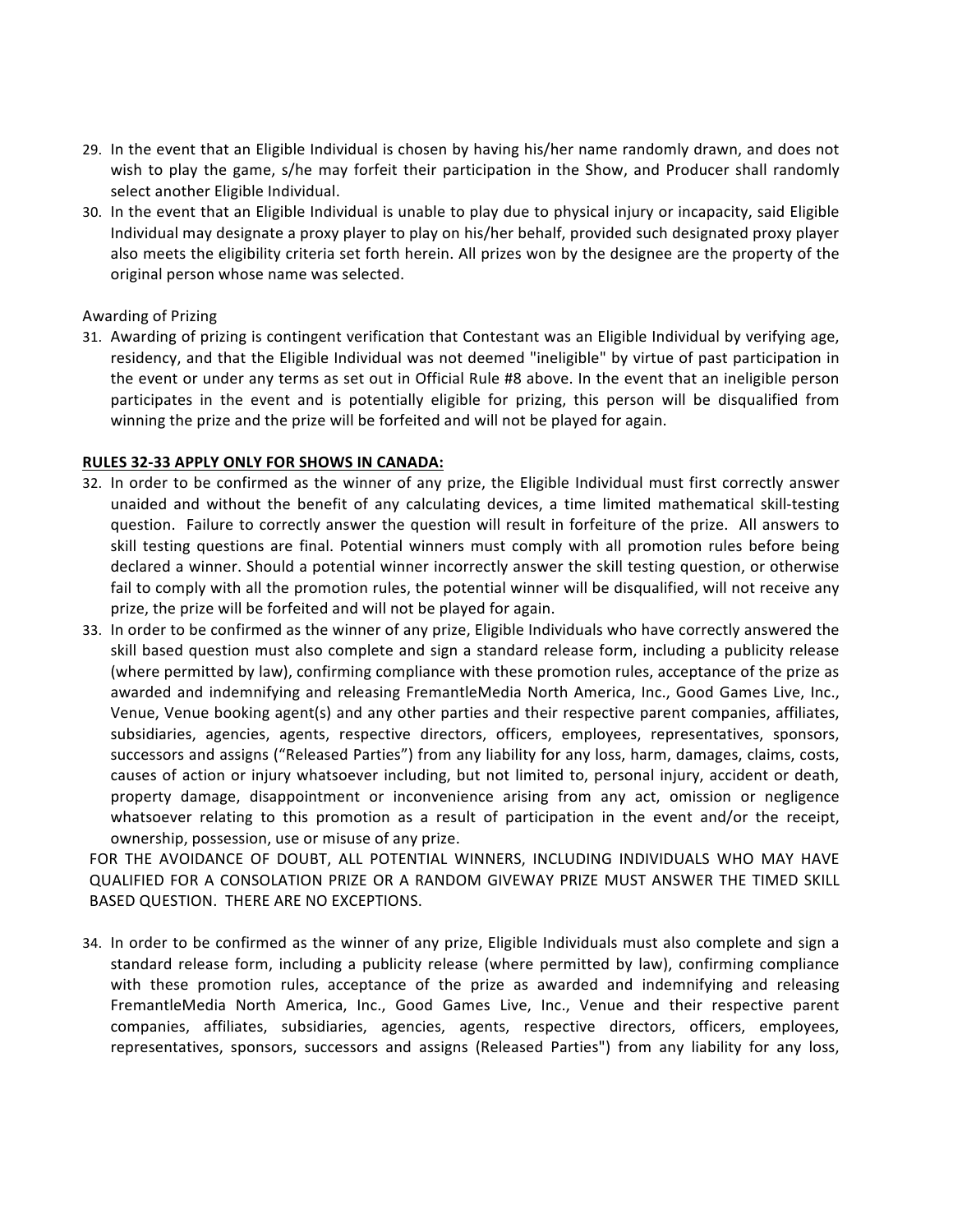harm, damages, claims, costs, causes of action or injury whatsoever including, but not limited to, personal injury, accident or death, property damage, disappointment or inconvenience arising from any act, omission or negligence whatsoever relating to this promotion as a result of participation in the event and/or the receipt, ownership, possession, use or misuse of any prize.

Show Details:

- 35. Each Show will run approximately ninety (90) minutes.
- 36. During each Show, selected Contestant will have a chance to win cash and prizes through the game play described below.
- 37. Cash prizes will be paid either in the form of checks issued by the Producers and sent by mail to address provided by winning contestant or as cash vouchers/winners tickets redeemable through the Venue.
- 38. All winning Contestants will complete a prize redemption form following the Show.
- 39. Each Show will follow the same format, in this order:
	- One Bid #1
	- The winner of One Bid #1 will play Game #1: Punch A Bunch
	- $\bullet$  One Bid #2
	- The winner of One Bid #2 will play Game #2: Any Number
	- $\bullet$  One Bid #3
	- The winner of One Bid #3 will play Game #3: Cliffhangers
	- The Big Wheel. Three randomly selected individuals will play The Big Wheel.
	- One Bid #4
	- The winner of One Bid #4 will play Game #4: Check Out
	- One Bid #5
	- The winner of One Bid #5 will play Game #5: Plinko® Game
	- Game #7: Showcase. Two randomly selected individuals will participate in the Showcase.

Producers reserve the right to alter the order in which games are played during the Show. In certain venues, due to space limitations or other factors, one of the games may not be able to be played. In these cases, "Range Game" or an additional "Big Wheel" game is substituted for the game not able to be played. "Range Game" may also be added to the Show at the Producer's discretion, usually in the event of a technical delay.

Matching Audience Winner: Throughout the Show, Producer may also, at its discretion, identify a Contestant from the audience to be a "Audience Matching Winner". Such Audience Matching Winner(s) will be selected as part of the random selection process detailed in Rules 27-28. Producer will identify the Audience Matching Winner(s) as the Contestant plays games above.

40. Contestants who participate in any of the foregoing games and do not win will receive a consolation prize, with a minimum value of \$10.00 (the "Consolation Prize"). Total number of Consolation Prizes awarded in any given Show varies by number of Contestants that do not win their game, but a total of twenty-five (25) Consolation Prizes are potentially available to be won.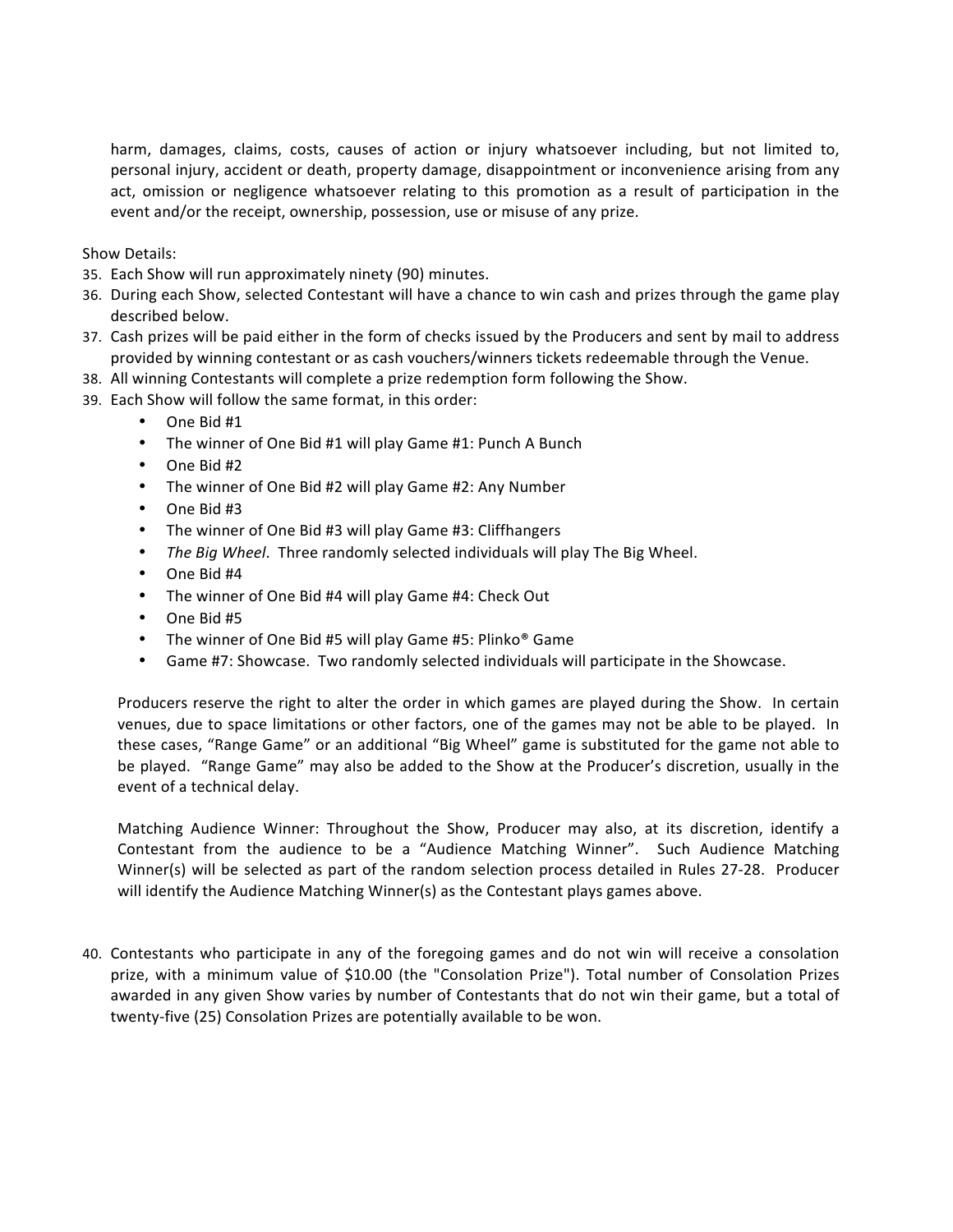#### Pricing + Prizes

- 41. For shows performed in the United States, all prices and cash prizes shall be in US dollars (USD). For shows performed in Canada, all prices, prize values and cash prizes shall be in Canadian dollars (CAD). Approximate total retail value of potential prizes to be won per show is Thirty-Six Thousand US Dollars  $(536,000.00$  USD). Producer reserves the right, in its sole discretion, to increase or decrease the total value of prizes, as well as the total number of prizes to be awarded in any given Show.
- 42. Prices used for game play throughout the Show are prices obtained from Amazon, Brookstone, Best Buy, manufacturers and other authorized dealers or suppliers. For performances in the United States prices will be based on US prices. For shows performed in Canada, prices will be based on either Canadian prices (where available) or US price converted into Canadian dollars at the current conversion rate no more than 7 days prior to the date of the performance. Prices for some or all grocery items are obtained from the Producers of The Price Is Right television show and, for shows performed in the US, are in US dollars. For shows performed in Canada, prices are based on Canadian prices where available or US price converted into Canadian dollars at the current conversion rate no more than 7 days prior to the date of the performance. Prices for publicly-traded stock are based on the opening or current price of the stock on the morning of the day of the Show, and are in US dollars. If the stock market is closed day of Show, the price used is the current price on record.

Prices from Amazon are defined by Amazon as follows: "Except where noted otherwise, the List Price displayed for products on our website represents the full retail price listed on the product itself, suggested by the manufacturer or supplier, or estimated in accordance with standard industry practice. The List Price is a comparative price estimate and may or may not represent the prevailing price in every area on any particular day. For certain items that are offered as a set, the List Price may represent 'open-stock' prices, which means the aggregate of the manufacturer's estimated or suggested retail price for each of the items included in the set. Where an item is offered for sale by one of our merchants, the List Price may be provided by the merchant."

Prices for Best Buy items are prices published by Best Buy or obtained from Best Buy.

Prices for Brookstone items are prices published by Brookstone or obtained from Brookstone.

43. Prices for trips are updated weekly and are currently based on current market values for departure thirty (30) days from date of update. Prices for automobiles, boats, ATVs and their respective options are MSRP prices published or obtained from authorized dealers or from the manufacturer. For shows performed in Canada, prices are based on Canadian prices where available or US price converted into Canadian dollars at the current conversion rate no more than 7 days prior to the date of the performance. For bidding purposes, the MSRP of the automobile is based upon information read by the announcer during the Show, and not by the demonstration vehicle used on stage or appearing on the screens. Options appearing on the item on stage are only included in the MSRP if the announcer reads those options during the Show.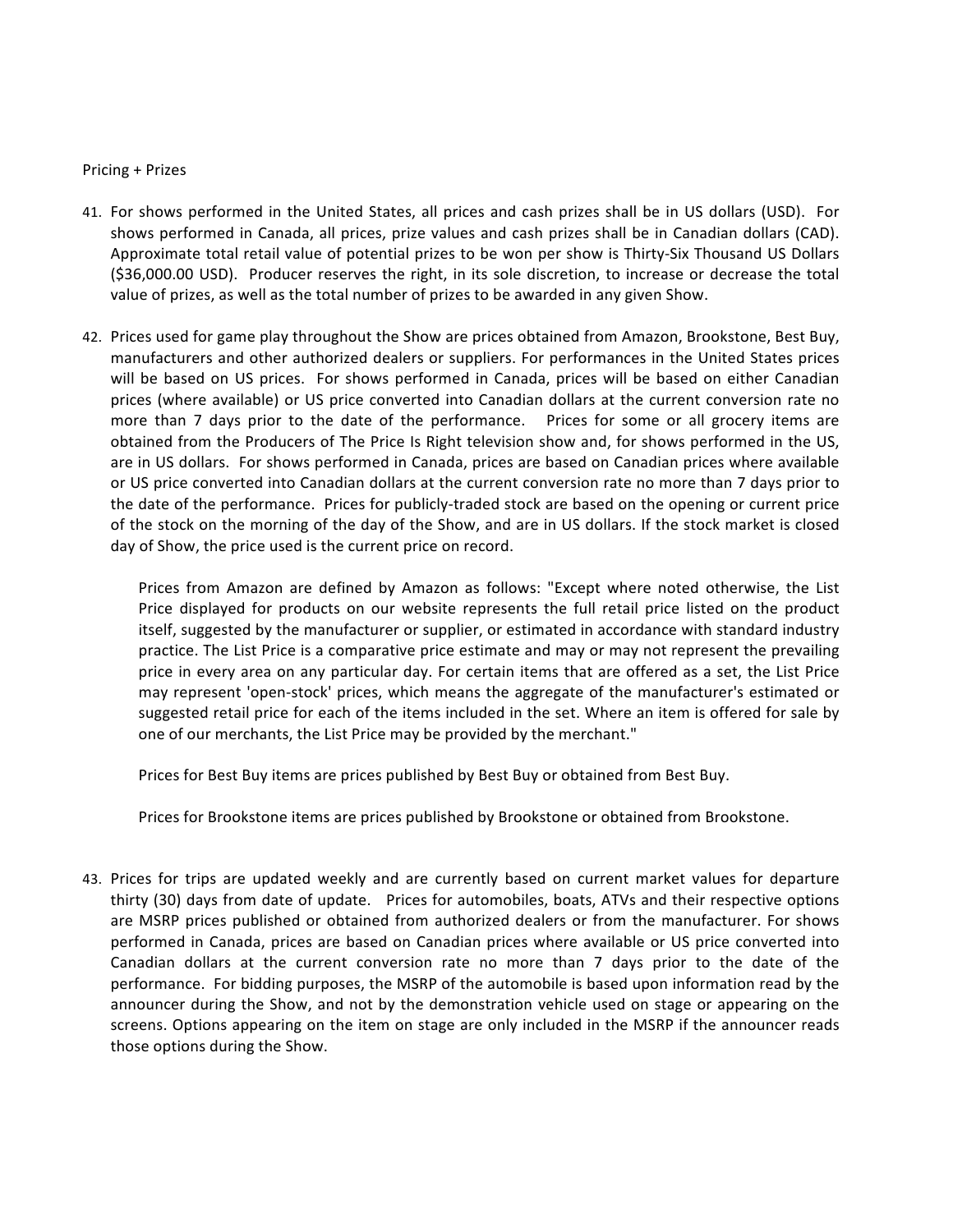#### **GAME PROCESSES**

- 44. One Bid Process:
	- The One Bid process is used to determine which one  $(1)$  of the four  $(4)$  Contestants on contestants' row will have the chance to participate in the pricing games described below.
	- A prize is described by the Show announcer and displayed onstage. The four (4) Contestants on contestants' row bid on the price of the prize. No two Contestants may bid the exact same price on the same item.
	- The Contestant who bids closest to the retail price of the prize (without exceeding the price of the prize) will come onstage to participate in the game process.
	- The three (3) remaining Contestants return to their seats with a Consolation Prize.
	- Should a Contestant bid the exact retail price of the item, s/he will receive a \$100.00 cash bonus. Any cash paid immediately on stage to the Contestant is for display purposes only, to be replaced by a checks issued by the Producers and sent by mail to address provided by winning contestant.
	- In the event that all of the Contestants have overbid, a buzzer will sound. The host will then ask each of the Contestants to make another bid lower than the lowest of the previous bids. The Contestants will place their second bids in the order of the original bids. Play continues in this manner until there is at least one Contestant who has NOT overbid. If the price of the One Bid is accidentally or inadvertently revealed before the Contestants can place new bids, the Contestant whose bid was closest to the price of the One Bid item without exceeding the price of the item will play the pricing game on stage.
	- Prior to playing a pricing game, if the Eligible Individual on stage is found to be ineligible, the Contestant from the remaining three One Bid players whose bid was next closest to the price of the One Bid item, without exceeding the price of the item, will play the pricing game on stage. If all three (3) remaining Contestants have overbid, the Contestant whose bid was closest to the price of the One Bid will play the pricing game on stage.
	- In the event of an error in a One Bid, the stage game prize that would have been played for by the Contestant that should have won is awarded to that Contestant.
- 45. Punch a Bunch Game Process:
- The Contestant playing Punch A Bunch may win up to \$5,000.
- The game board is a punchboard with 50 paper-covered holes, each containing a card with a dollar value which is one of the following: \$100, \$200, \$300, \$500, \$750, \$1000 or \$5,000. The producers reserve the right to alter the dollar values on the cards.
- The Contestant is shown four grocery items, each tagged with an incorrect price.
- The announcer describes the first item and the Contestant states whether the correct price for the item is higher or lower than the price displayed. If the Contestant is correct, s/he earns one punch at the board and makes the punch wherever s/he chooses. The card inside the punched hole remains inside the hole and is not revealed. If the Contestant is incorrect, no hole is punched. The announcer then describes the second item and the Contestant states whether the correct price for the item is higher or lower than the price displayed. If the Contestant is correct, s/he earns one punch at the board, as described above. This continues one item at a time, until the prices of all four items have been revealed and punches have been made for each correct answer.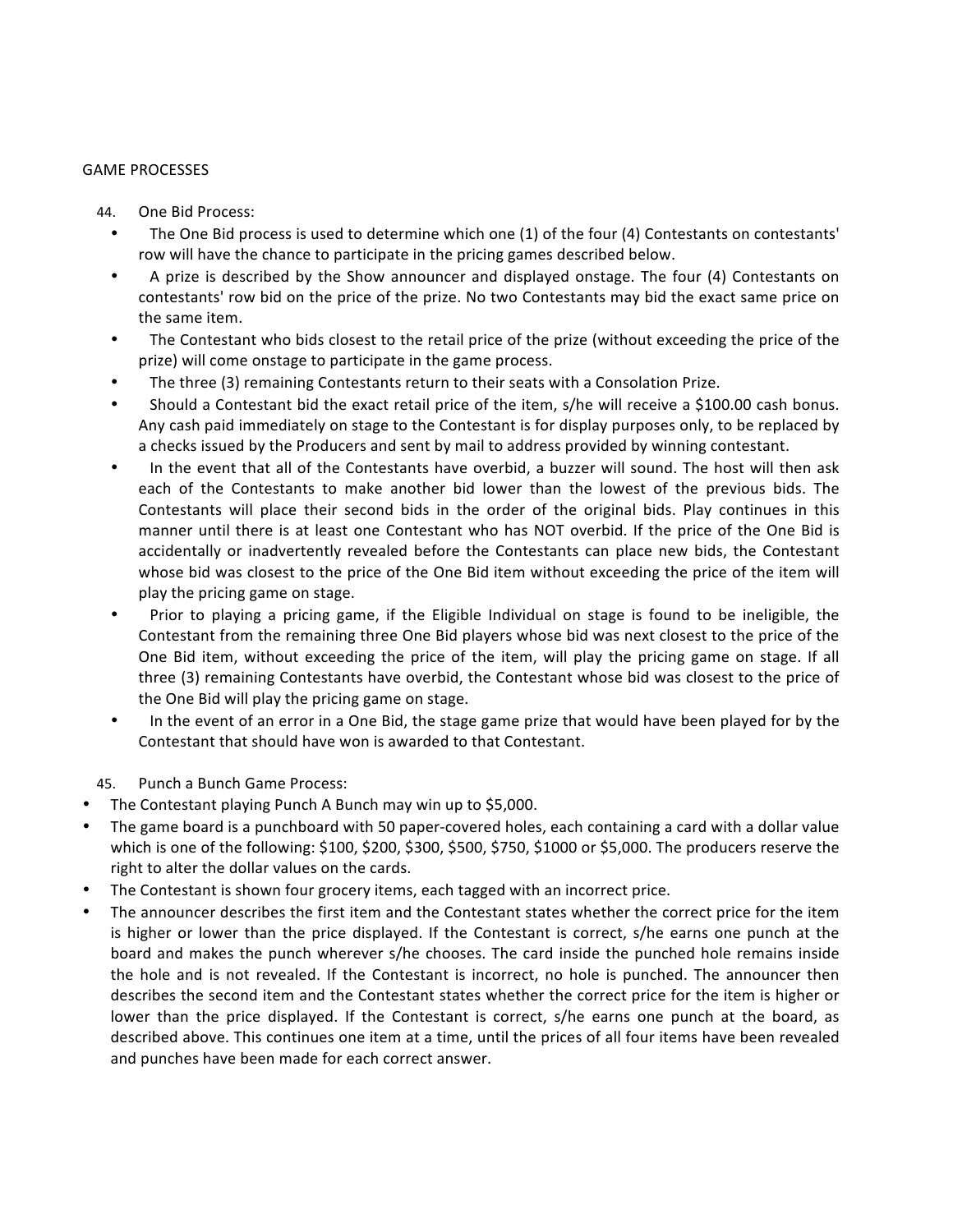- The card in the first hole punched is removed and shown to the Contestant. The Contestant then decides whether to keep the cash amount shown on the card and end the game or to give back the card and continue. If the Contestant elects to keep the amount shown on the card, the game is over. If the Contestant chooses to continue, s/he returns the card to the host. The amount on that card is thereby forfeited. Then the card in the second hole punched is revealed and the Contestant again chooses whether to quit and keep the amount on the card that has just been revealed, or to return the card and continue playing. This continues until the Contestant either accepts the cash amount shown on a card or has no more holes to look in. If there are no remaining punched holes, the Contestant wins the amount of money shown on the card found in the final hole.
- If one of the holes punched does not contain a card, the game is stopped and the cards are reshuffled and reset. The game then continues as described above.
- 46. Any Number Game Process:
- The game board contains ten (10) spaces representing four (4) digits for Prize #1, three (3) digits for Prize #2, and three (3) digits for the Piggy Bank. Only the Piggy Bank amount has a decimal point.
- The Contestant chooses a digit 0 through 9. Each digit appears on the board only once. The digit the Contestant has chosen is then lighted up, revealing its location on the game board. The Contestant then chooses another digit and its location on the game board is revealed. The Contestant continues calling out digits, one at a time. If all of the digits in the Piggy Bank are filled in, the game is over and the Contestant wins the amount in the Piggy Bank. If all of the digits in Prize #1 (the 4-digit prize) are filled in, the game is over, and the Contestant wins Prize #1. If all the digits in Prize #2 (the 3-digit prize) are filled in, the Contestant wins that prize and the game is over.
- If a total equipment failure occurs which prevents the Contestant from being able to play or to complete playing the game, the Contestant is awarded Prize #1 and Prize #2.
- 47. Cliff Hangers Game Process:
- The Contestant comes on stage to play Cliff Hangers for a prize package.
- The game is played on a graphic representation of a mountain which ascends to an abrupt cliff. At the base of the mountain stands a mountain climber whose pickaxe marks his position on the mountain. The mountain is divided into twenty-five (25) steps from the base to the edge of the cliff. The Contestant wins the prize package if the mountain climber does not move more than twenty-five (25) steps, and remains on the mountain.
- Three (3) small items are displayed onstage and described by the announcer.
- The Contestant bids on the price of the first item presented. If the Contestant correctly bids the price, the mountain climber does not move. If the Contestant does not bid the exact price of the item the mountain climber must ascend the mountain. The mountain climber ascends one (1) step along the mountain for every dollar the Contestant's bid differs from the price of the item. If the mountain climber falls off the mountain, the game is over and the Contestant does not win the prize package.
- The Contestant bids on the price of the second item presented. If the Contestant correctly bids the price, the mountain climber does not move from its current position. If the Contestant does not bid the exact price of the item the mountain climber must ascend the mountain. The mountain climber ascends one (1) step along the mountain from its current position for every dollar the Contestant's bid differs from the price of the item. If the mountain climber falls off the mountain, the game is over and the Contestant does not win the prize package.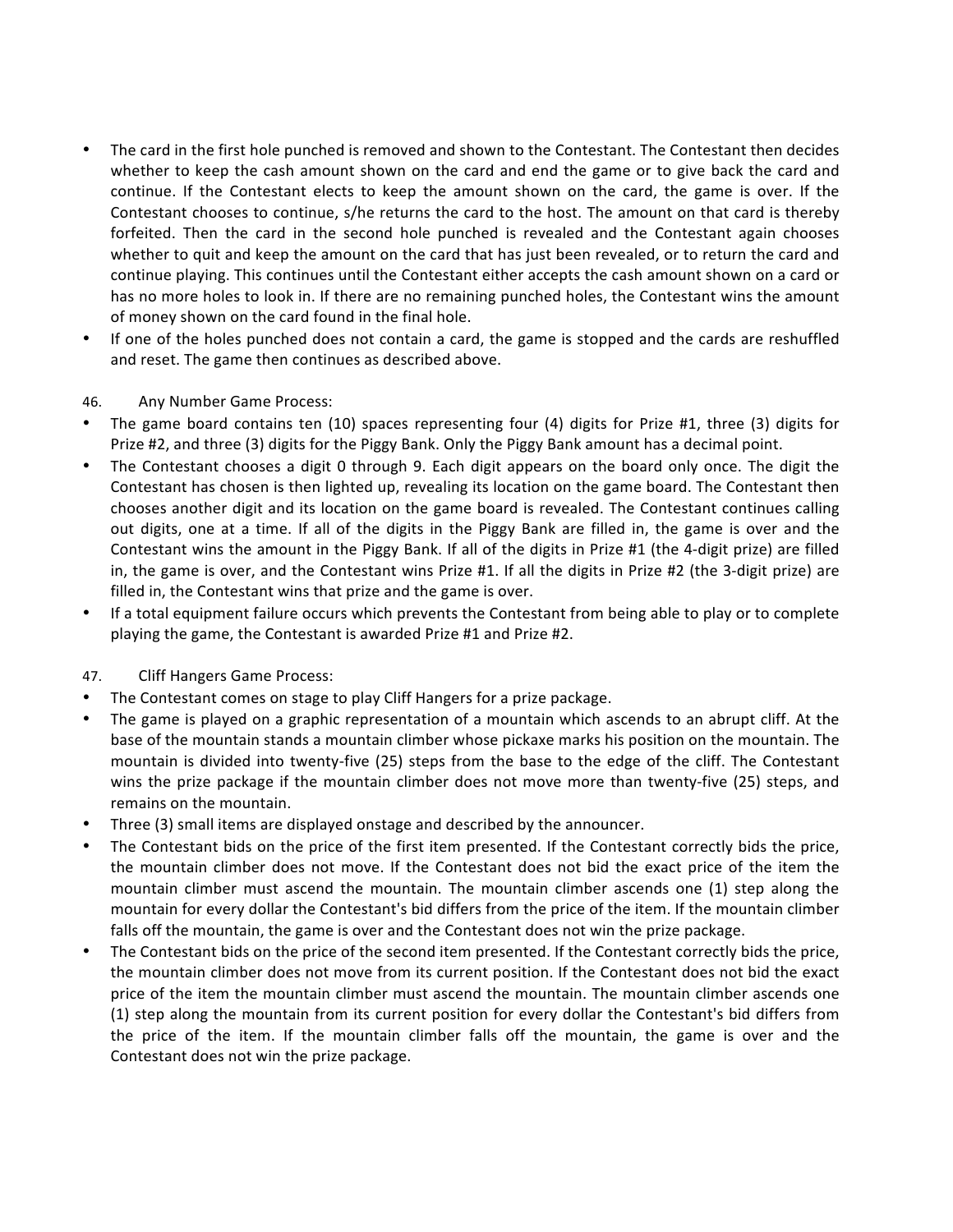- The Contestant bids on the price of the third item presented. If the Contestant correctly bids the price, the mountain climber does not move from its current position. If the Contestant does not bid the exact price of the item the mountain climber must ascend the mountain. The mountain climber ascends one (1) step along the mountain from its current position for every dollar the Contestant's bid differs from the price of the item. If the mountain climber falls off the mountain, the game is over and the Contestant does not win the prize package. If the mountain climber does not fall off the mountain, the Contestant wins the prize package.
- If an error that would have changed the final outcome of the game is discovered following the conclusion of the game, the Contestant is awarded the prize package.

# 48. The Big Wheel:

- From among the pool of Eligible Individuals who were not selected to participate in the One Bid Process (and therefore did not have the opportunity to play a pricing game), Producer will select three (3) Contestants to spin the Big Wheel. If any of the three (3) Eligible Individuals selected is not present in the showroom when her/his name is called or is in the showroom but doesn't make her/his presence known when her/his name is called, s/he forfeits the opportunity to play the Big Wheel and another Eligible Individual will be called.
- The Big Wheel is a wheel with twenty (20) numbered spaces. The numbering system begins at 5 cents (\$.05) and increases by 5-cent increments through one dollar (\$1.00).
- The Contestant who gets closest to one dollar  $(S1.00)$  without exceeding one dollar  $(S1.00)$ , using one (1) spin or a combination of two (2) spins, wins a prize.
- The Contestants spin the wheel in the order in which they were selected.
- Each Contestant must spin the wheel one (1) full revolution. If a Contestant does not spin the wheel one (1) full revolution, that spin is invalid and the Contestant must spin again. If the Contestant still cannot spin the wheel one (1) full revolution, the host may assist the Contestant with his/her spin.
- Before the first Contestant spins the Big Wheel, the wheel is set to the one dollar (\$1.00) space.
- Each Contestant spins the wheel. The amount that the wheel lands on is the Contestant's score for the first spin. Once the wheel has stopped for three  $(3)$  seconds, the spin is considered final, even if the wheel should subsequently move to an adjacent space. After his/her first spin, the Contestant must decide if s/he would like to spin the wheel one (1) more spin. If the Contestant decides not to spin the wheel again, his/her final score is the score from his/her first spin. If the Contestant decides to spin the wheel again, s/he spins the wheel and the amount that the wheel lands on is the Contestant's score for the second spin. The scores from the first spin and second spin are added together to be the Eligible Individual's final score. \*Eligible Individual needs assistance with his/her second spin, host may assist the Contestant OR if Big Wheel does not make a full revolution during the second spin, Contestant must spin again.).
- The Contestant whose final score is closest to one dollar  $(§1.00)$  without exceeding one dollar  $(§1.00)$  is the winner of the Big Wheel game and wins the two hundred and fifty dollar (\$250.00) cash prize. If the Contestant's final score is over one dollar  $(51.00)$  the Contestant no longer participates in the Big Wheel game.
- If any Contestant spins exactly one dollar  $(51.00)$  in one  $(1)$  or a combination of two  $(2)$  spins, s/he wins one hundred dollars (\$100.00) and gets a bonus spin. For the bonus spin, the wheel is reset to the 5-cent (\$.05) space. The Contestant spins the wheel one (1) time. If the Contestant does not spin the wheel one (1) full revolution the spin is invalid and the Contestant does not receive an additional bonus spin. If the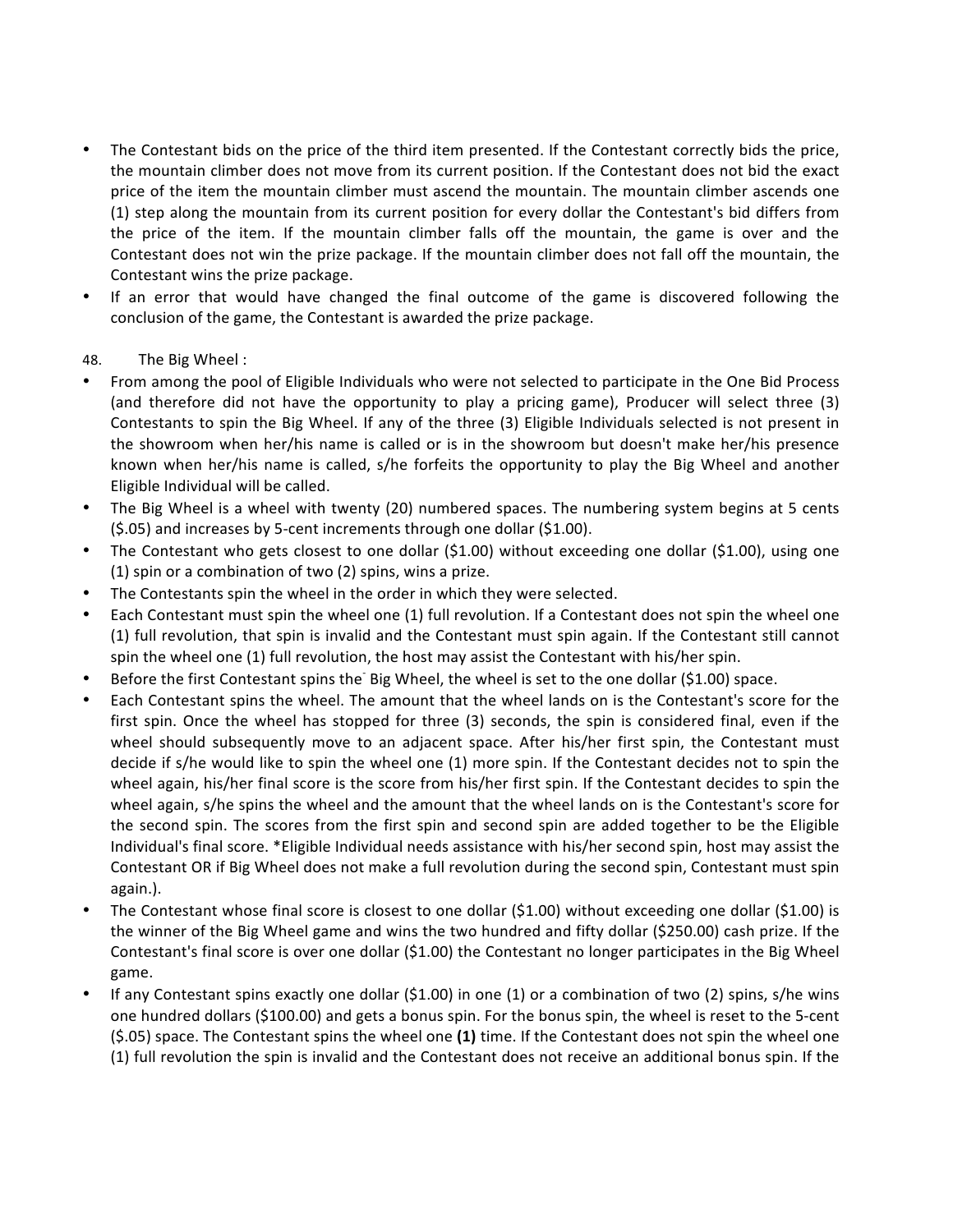wheel lands on the 5-cent or 15-cent  $(5.05 \text{ or } 5.15)$  sections, the Contestant wins an additional five hundred dollars  $(5500.00)$ . If the wheel lands on the one dollar  $(51.00)$  space, the Contestant wins an additional one thousand dollars (\$1,000.00).

- In the event that one or more Contestants have the same final score, a spin-off is held. Each of the Contestants with the highest final scores is allowed one (1) additional spin of the wheel. Spinning order remains the same between the two Contestants. Whoever achieves the highest score on the spin-off spin is the winner of the Big Wheel game. If a Contestant participating in the spin-off lands on the one dollar (\$1.00) spot during the spin-off, s/he will win one hundred dollars (\$100.00) and will earn a bonus spin. For the spin-off bonus spin, the wheel is reset to the 5-cent  $(5.05)$  space. The Contestant spins the wheel one  $(1)$  time. If the Contestant does not spin the wheel one  $(1)$  full revolution the spin is invalid and the Contestant does not receive an additional bonus spin. if the wheel lands on either the 5-cent or 15-cent (\$.05 or \$.15) sections, the Contestant wins an additional five hundred (\$500.00). If the wheel lands on the one dollar (\$1.00) space, the Contestant wins an additional one thousand dollars (\$1,000.00).
- In the event that one or more Contestants have the same final score and that final score is one dollar  $(51.00)$ , a bonus spin-off occurs. For the bonus spin-off, each of the participating Contestants is allowed one (1) additional spin of the wheel. Spinning order remains the same between the two Contestants. Prior to each bonus spin-off spin, the wheel is reset to the five-cent (\$.05) space. If an Contestant spins and the wheel lands on the five-cent  $(5.05)$  or fifteen-cent  $(5.15)$  space, the Contestant wins an additional five hundred dollars (\$500.00). If an Contestant spins and the wheel lands on the one dollar  $(51.00)$  space, the Contestant wins an additional one thousand dollars  $(51000.00)$ . If an Contestant does not spin the wheel one (1) full revolution for the bonus spin-off, s/he must spin again. However, that spin is no longer considered a bonus spin, and the Contestant would not be eligible for the cash bonuses described above. The winning Contestant in the spin-off wins the \$250 prize.
- In the case of the Wheel malfunctioning in a way in which the Producers determine that equitable play is unable to continue, players who are still competing will each receive \$250. In case a malfunction of this nature should occur during a bonus spin, the Contestant(s) will receive the top prize of \$1,000.
- Any cash paid immediately on stage to the Contestant is for display purposes only, to be replaced by a cash voucher after the Show. Non-winners will receive a Consolation Prize.
- 49. Check Out
- The Contestant comes on stage to play Check Out for a prize package. If the Contestant can price five grocery items and come within \$2.00 of the total actual price of the five items, s/he wins the prize package.
- Five (5) grocery items are shown on stage and described by the announcer.
- One at a time, the contestant guesses the price of each item. Their guess is shown on the screen.
- The total of the five prices given by the contestant is then displayed.
- One at a time, the actual price of each item is revealed. After each reveal, a cumulative total of the prices revealed thus far is displayed.
- After the actual price of the fifth item is revealed, the final actual total is displayed. If the contestant's total is within \$2.00 (higher or lower) than the actual total, the contestant wins the prize.
- If any errors that would change the outcome of the game are made by the Producers or Show staff, the Contestant is awarded the prize package.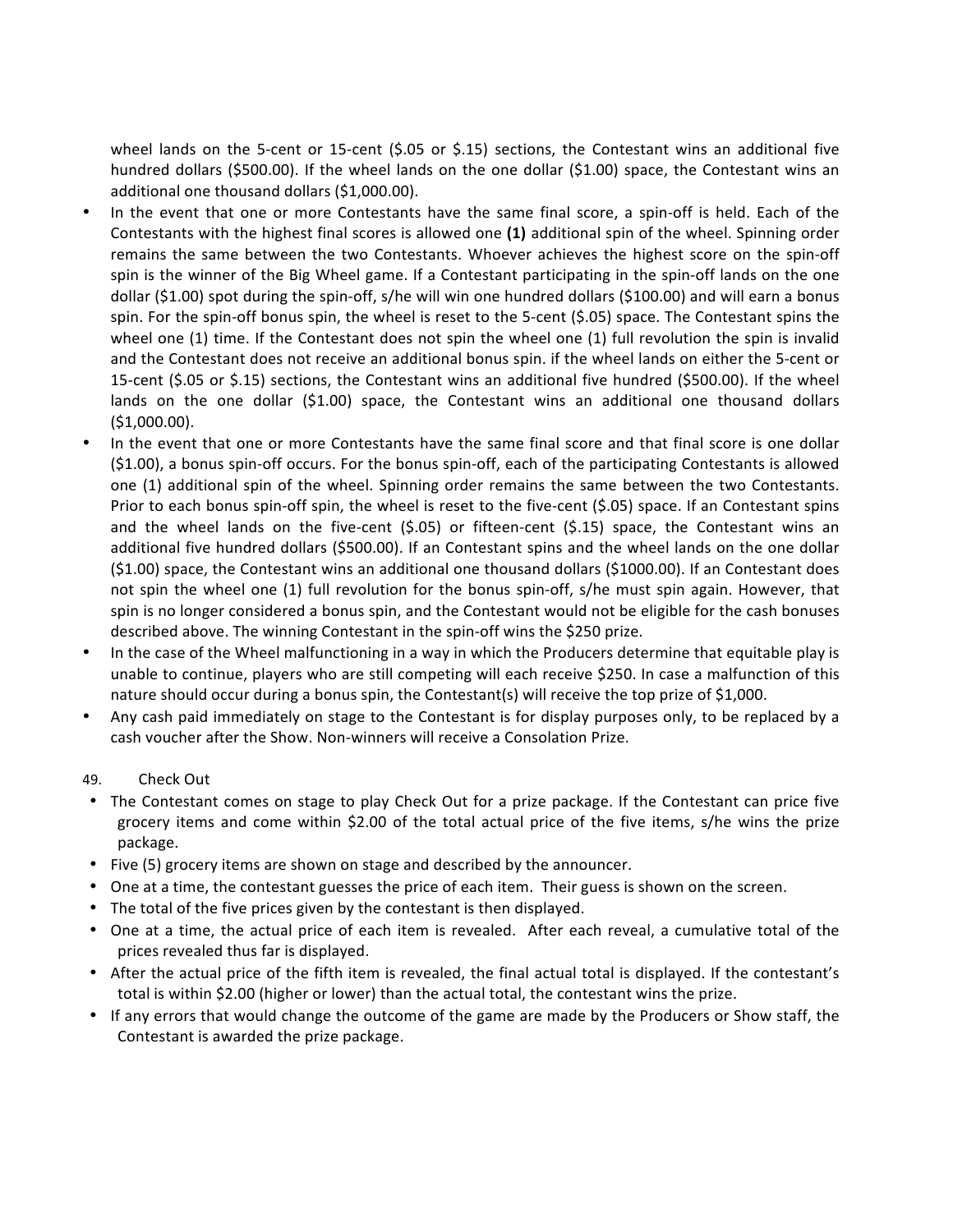# 50. The Plinko<sup>®</sup> Game Process:

- The Plinko® game is played on a tall rod-studded surface that is almost upright and it is played with discs that are dropped one at a time from a position above the multi-rodded surface. Each disc falls, by gravity, and bounces off the rods in its path until it reaches the bottom and drops into one of the nine receptacles. The nine receptacles are worth dollar values ranging from \$0 up to \$500, i.e. \$50, \$100, \$250, \$0, \$500, \$0, \$250, \$100, \$50. The producers reserve the right to alter the dollar values on the receptacles.
- The Contestant is awarded one(1) disc upon starting the game, and then can win up to four (4) more in a pricing game as follows:
- There are four (4) small items with their prices in two (2) digits apiece. One (1) of the two (2) digits is the actual true number, the other digit is a false number. The Contestant must select the true digit. If s/he is
- right, a disc is won. If s/he is wrong, then the true digit is revealed and that opportunity is lost. (e.g., A rice cooker valued at \$50 is shown with these two digits: 8 0. The second digit is the correct digit and selecting the zero  $(0)$  wins the player another disc. The first digit is false and selecting the eight  $(8)$  loses that opportunity to get that disc.)
- Contestants do NOT win any of the items that they price in this game.
- In the event of graphics being incorrectly loaded in the game, if it would change the outcome of game, the Contestant is awarded the disc they would have won for that prize.
- If a chip gets stuck on the peg, the host may use a The Plinko<sup>®</sup> game stick to free the chip. However, this nullifies the outcome of that chip. That chip that got stuck is returned to the Contestant to be dropped again.
	- 51. Showcase Process:
		- Producer will randomly select two (2) Contestants as set forth in Official Rules 26-30.
		- Two (2) Contestants, chosen as described above, play the Showcase, competing for a prize package. The Contestants are shown the Showcase prize package that is also described by the announcer. After the entire Showcase prize package has been revealed, each Contestant secretly writes down what s/he believes to be the price of the Showcase prize package. This is the Contestant's bid.
		- Contestants must not confer nor look at each other's bids; to do so will result in disqualification from the Showcase.
		- The host will ask each Contestant to speak the amount of his/her written bid. If the Contestant speaks a different bid than the written bid, only the written bid will be considered valid. If an Contestant has not written down a bid in the time allotted, s/he will be disqualified from the Showcase.
		- The host then announces which Contestant's bid is closest to the price of the Showcase prize package, without exceeding its price. That Contestant with the winning bid wins a prize, pre-selected by the producer, from the Showcase prize package.
		- If the winning Contestant's bid is under the actual price of the entire Showcase prize package, that winning Contestant shall win a prize, pre-selected by the producer, as described by Announcer in-Show. If the winning Contestant bid is under the actual value of the Showcase and within One thousand Dollars (\$1000.00) of the price of the Showcase prize package, that winning Contestant will win an additional prize, pre-selected by the Producer. If the winning Contestant bid is under the actual value of the Showcase and within One Hundred Dollars (\$100.00) of the price of the Showcase prize package, that winning Contestant will all items featured in the Showcase.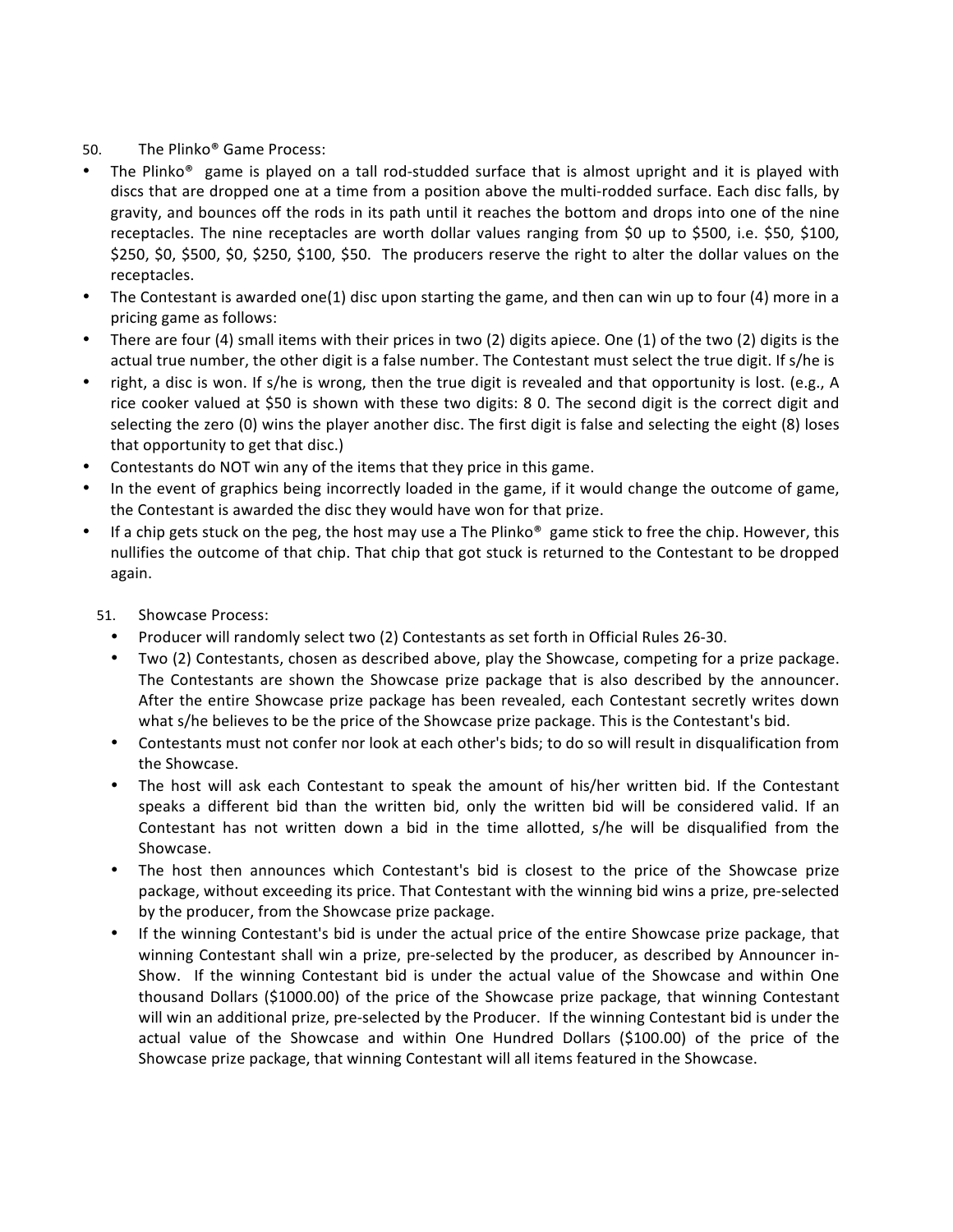- In the event that both Contestants' bids are greater than the price of the Showcase prize package, no prizes from the Showcase prize package are awarded to either Contestant.
- In the event that both Contestants have the same written bid, and have not overbid, they both win one (the same) pre-selected prize from the Showcase prize package. If they both have the same written bid, without going over, and they are within One thousand Dollars (\$1000.00) of the price of the Showcase package, they both win an additional prize from the showcase, pre-selected by the Producer. If they both have the same written bid, without going over, and they are within One hundred Dollars (\$100.00) of the price of the Showcase package, they both win the entire Showcase prize package. If both bids are within One Hundred Dollars (\$100.00) without going over, but different from each other, the player who is closer is the only winner, and wins the entire Showcase prize package.

# 52. **GENERAL CONDITIONS**

#### *Privacy*

By participating in the Promotion, the individual grants to the Producer the right to use his/her likeness and registration information, including first name, last name and province/state of residence ("Personal Information") without further permission or compensation for the purpose of administering the Promotion. The Producer will use Personal Information to conduct the random contestant selection drawing and to confirm each selected individual's eligibility, including by "scrubbing" his/her name against Producer's internal databases to ensure that he/she is eligible to play. After the drawing and eligibility verification, Producer shall promptly destroy all Registration Forms containing any Personal Information of registrants other than major prize winners whose Registration Forms will be destroyed once prize eligibility is confirmed.

By participating in the Promotion, individuals grant to Producer the right to use his/her Personal Information for the purposes set forth above and acknowledges that the Sponsor may disclose the Personal Information to third parties or service providers of the Sponsor in connection with the foregoing.

Unless prohibited by law, Producer may require an individual who has won a prize to complete and sign a publicity release granting Producer the right to use his/her personal information, including, without limitation, name, likeness, city/province, photographs or comments for publicity and promotional purposes relating to the Show without compensation or further permission. Said release may also give Producer the right to license or permit third parties to use the individual's personal information for matters relating to or associated with the Promotion or the Show.

Individuals may also opt-in to receive mailings or promotional materials from the Venue. Such uses of personal information will be governed by Venue's privacy policy, available for public review at the Venue website.

#### *General Release*

By participating in the Promotion, each individual releases and holds harmless the Released Parties from any and all liability for any loss, harm, damages, claims, costs, causes of action or injury whatsoever including, but not limited to, personal injury, accident or death, property damage, disappointment or inconvenience